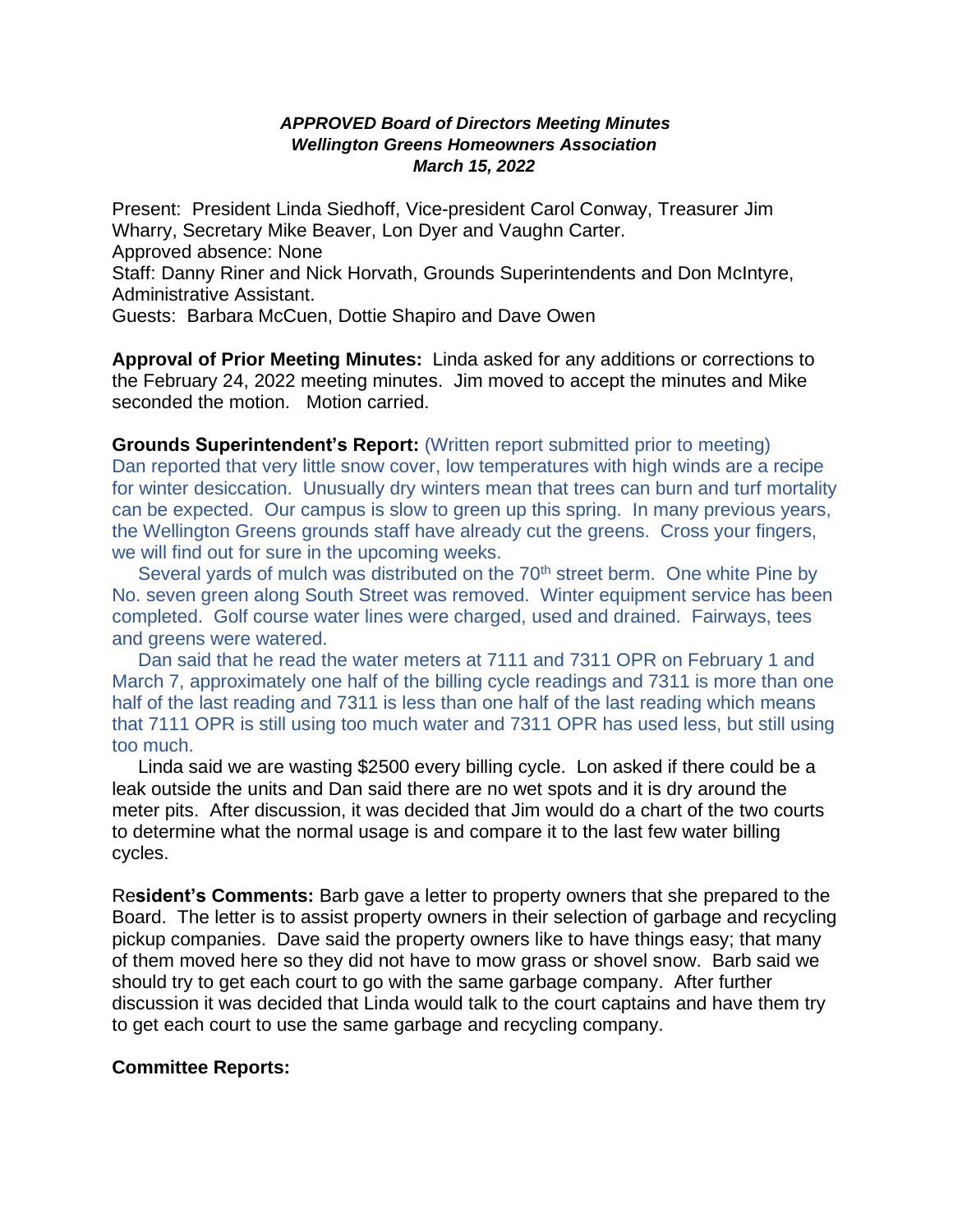**Treasurer's Report:** (Sent in advance of meeting by Jim Wharry). *I have reviewed the financial statements as of February 28, 2022, copies attached.*

*From operations, we have net income of \$2,826 for the month, \$7,837 year to date. For the year to date, that is \$5,085 more than the budgeted amount of \$2,752. We are still taking in less than budgeted for late fees and interest, which although less than budgeted, is good.*

*The balance sheet is in good shape, with \$143,115 in current assets and \$70,609 in current liabilities, the current ratio is still at a 2:1 ratio.*

*The cash is at \$120,259 in the checking account and \$13,851 in the reserve account, for a total of \$134,110. The A/R went up \$558 to \$13,400 and the Prepaid Dues are at \$30,373 netting out to \$16,972 prepaid.*

*We purchased a motorized Fertilizer Spreader for \$6,948.*

*The bank loan is down to \$83,650, of which \$19,226 is current (payable within the next twelve months) and \$64,424 long term (amount payable beyond the next twelve months).*

*There were no extraordinary expenses for February.*

*The lockbox fee for December was \$208.*

*We received a letter from Nancy Graham at Acuity, our insurance agent. The insurance company is saying we are going to have Terrorism Risk Insurance added to our policy unless we actively decline it. Dick Vautravers and I discussed this with the agent last year at renewal time and we decided against it.*

*The coverage would cost in the neighborhood of \$400, give or take, as far as I can tell. It is based on percentages of our insurance costs the liability and property coverage*

*The act of terrorism would have to be declared as such the Federal government in order for the coverage to be applicable. It would have to be something along the lines of the 1995 bombing of the Murrah Federal building Oklahoma City, in order to be declared an act of terrorism.*

*Even though the cost may not be significant, Lincoln is not exactly a hot bed of terrorist activity. Dick and I last year had decided to decline the coverage and I would recommend we decline it this year. I would recommend we decline it this year. In order to decline it, we have to sign a formal letter, copy attached, and give to them. I could sign as treasurer, or perhaps Linda should sign it as president. Your thoughts.*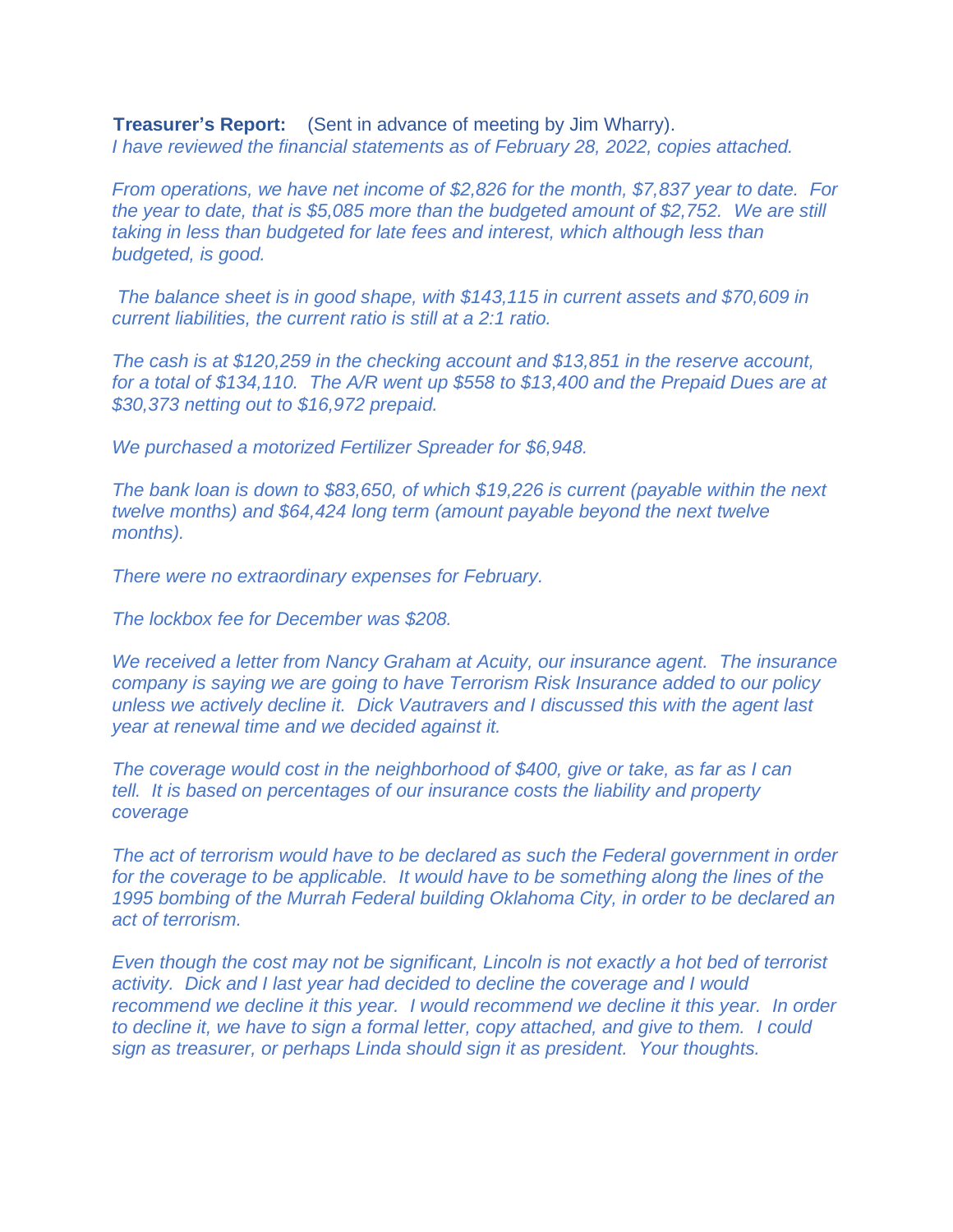*If there any questions, let me know. If not, I would ask that the financial statements be approved as presented.*

*Jim said that he also emailed a corrected income statement for February, 2022. Discussion was had on insurance for terrorism and all decided to not get it. Carol moved to approve the treasurer's report. Mike seconded the motion. Motion carried.*

## **Golf Committee Report:** (Submitted in advance)

For Golf, I have sold the following memberships: 1 family – family membership given to St. Joe's for a fundraiser.

Carol said she will send an email to all the non-resident golf members about Dan's party.

**Administrative Assistant Report:** (*Don reported the following deed changes in advance):* Found the following deed changes since last month's meeting: On February 22, 2022 7420 South St. No. 24 from Kristi Puls to Jill Briggs and on March 10, 2022 7101 South St No. 3, from Lynne Woody to Bartlee Alan **Sorenson** 

**Architecture Committee Report**: Linda said that the owner of Unit 24, 7311 OPR has a leak in her roof and she would like to repair it and the roof of unit No. 23 is attached. The owners of No. 23 do not want to repair their roof. After discussion, it was decided it was not a board matter and Mike said he would let them know. Mike said a unit at 7440 South Street wants to replace a privacy fence and that he would talk to him.

**Landscape Report:** The tree at Kimberly No. 21 was discussed and the board decided to not take it down.

**Long Range Planning**: Vaughn said he had nothing, but in April we would start the focus groups.

**Concrete**: *(Submitted in advance)* Our committee had a meeting last Saturday at 10am. We have decided to contact AJ Donner and see if he will honor his warranty on the cracks in the concrete at Cambridge and Warwick Courts. If he can't do that, we may have to find another contractor, which we have a couple.

 Timing wise, we would like to get the work started in April or May at the latest, if possible.

 The prices are going to be higher this year. Whatever we can get out of the \$25,000, but have decided to finish off what we can in San Simeon and as much of Ramsgate as possible.

A copy of the meeting minutes is attached.

Concrete Committee Meeting March 12, 2022 10:00 AM At the Club House In Attendance: Dottie Shapiro, Ned Hedges, Bob Webb, and Jim Wharry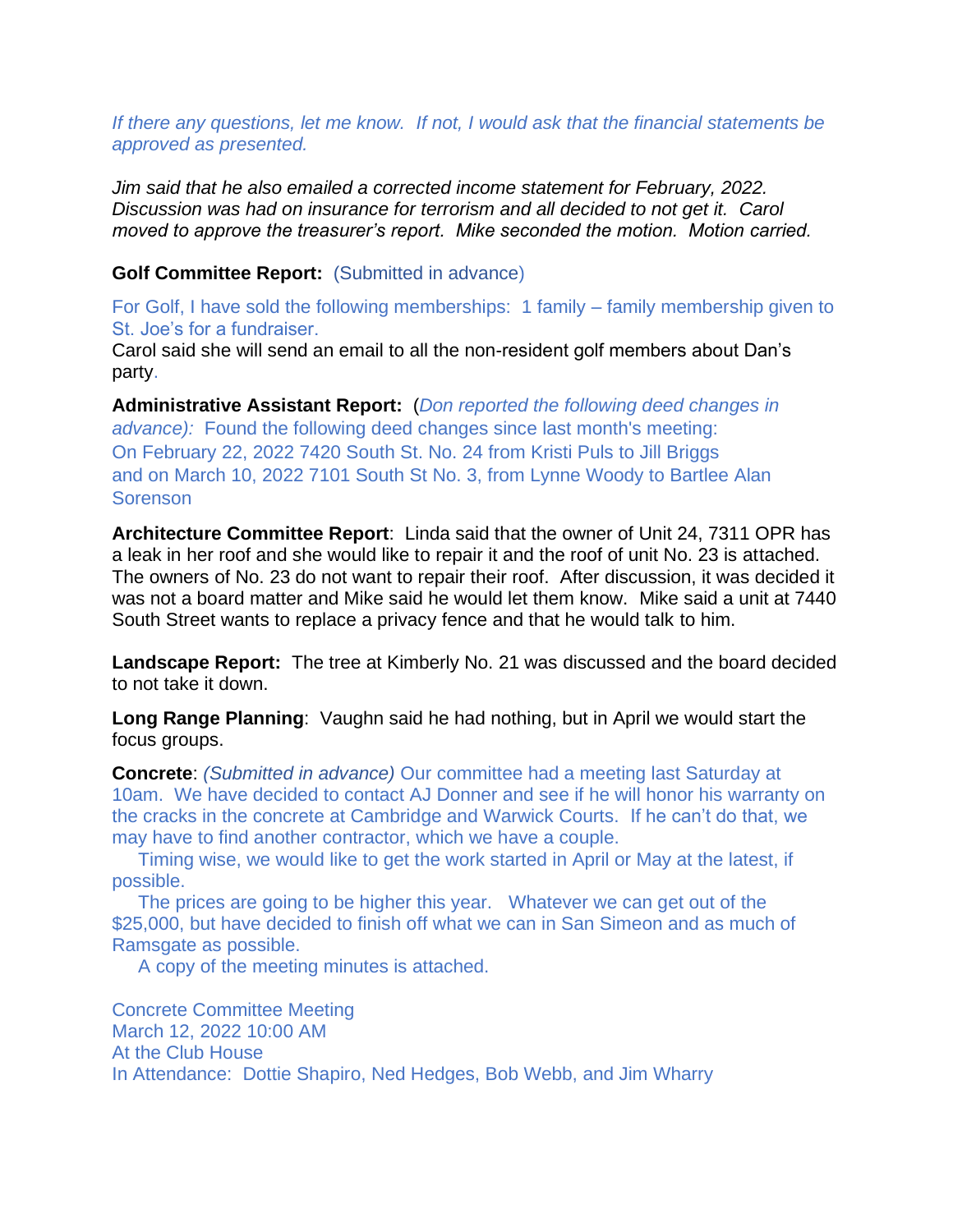We had three things on the agenda.

First item was the cracks in the concrete that was poured last year. I will contact AJ Donner and see if he will honor his 'warranty' and fix the cracks.

The second item is whether or not we can get AJ Donner to do any of the work on his phase two proposal from last year. Hopefully he will step up and take care of the cracks, he said he would that this spring. If he won't we will have to decide what he can or will do and maybe as an alternative, get another contractor.

The third item is where to spend the \$25,000 in the budget. It was decided that San Simeon and as much of Ramsgate as we can should be finished up first. We anticipate that there will be an increase in the prices quoted last year, 10% or more.

If we cannot get Donner to do the work, we can approach James Gregg. He was Donner's main foreman on our work last year and has since left and started his own company MJCC. He had approached me last fall and said he would like to continue the job if possible. There is also the possibility that Gable Construction can do some of the work. Gable has already sent us his certificate of insurance for this year.

We adjourned at 10:45.

Respectfully submitted, Jim Wharry

**Social Committee.** (Submitted in advance) . Social committee has begun making final arrangements for the food, beverage and decorations for the retirement party. Several committee members have volunteered to help.

2. We need to start thinking about a welcome to WG gathering for Nick. This Spring sometime?

3. Maybe we could cooperate with court captains on some springtime sprucing up of courts. I don't know, but maybe we have a green thumb somewhere in the social committee looking for a place to go!?!

Lon said we are in good shape and ready for Dan's party. He said that we would talk about a welcome party for Nick next month. Carol suggested that Nick's children be given a pass to play golf and the Board agreed.

## **Court Captains:** None.

**Web Site:** Don said he would like to remove the superintendent banner and replace it with a history banner and copy the Virginia Opocensky booklet and also put other historical information there. The Board agreed.